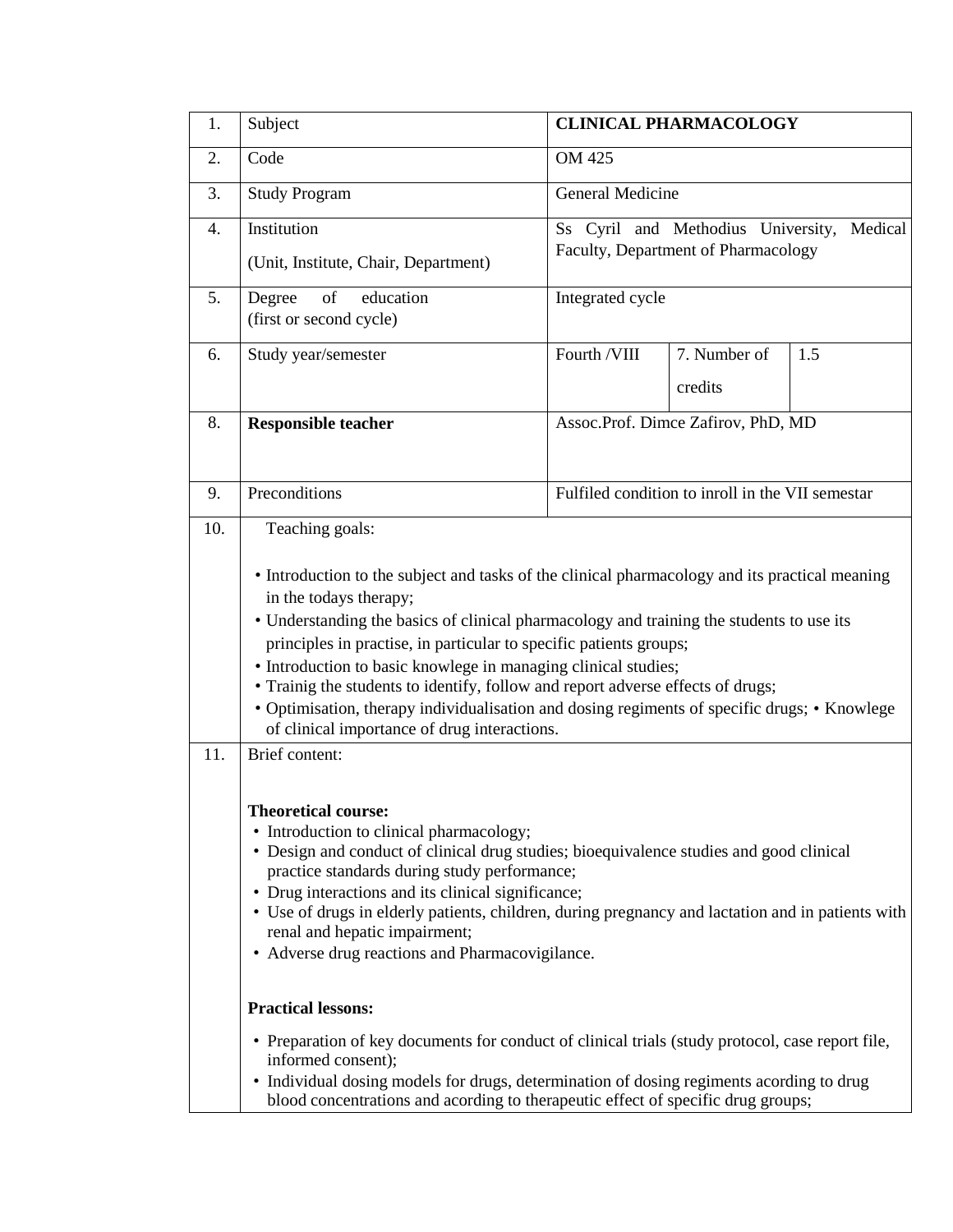|     | • Practical aspects of adverse efeects reporting using electronic reporting system. |            |  |  |  |  |
|-----|-------------------------------------------------------------------------------------|------------|--|--|--|--|
|     |                                                                                     |            |  |  |  |  |
|     |                                                                                     |            |  |  |  |  |
|     |                                                                                     |            |  |  |  |  |
|     |                                                                                     |            |  |  |  |  |
|     |                                                                                     |            |  |  |  |  |
|     |                                                                                     |            |  |  |  |  |
|     |                                                                                     |            |  |  |  |  |
|     |                                                                                     |            |  |  |  |  |
|     |                                                                                     |            |  |  |  |  |
|     |                                                                                     |            |  |  |  |  |
|     |                                                                                     |            |  |  |  |  |
|     |                                                                                     |            |  |  |  |  |
| 12. | <b>Methods of studying:</b>                                                         |            |  |  |  |  |
|     | Interactive teaching during lectures, practical trainings/seminars                  |            |  |  |  |  |
| 13. | Total available time:                                                               | 45 classes |  |  |  |  |

| 14. | Organization of the course               |       |                                      | 30 classes - theoretical course, practical<br>course, seminars<br>15 classes - home individual learning |            |  |
|-----|------------------------------------------|-------|--------------------------------------|---------------------------------------------------------------------------------------------------------|------------|--|
| 15. | 15.1.<br>Forms of teaching<br>activities |       |                                      | Theoretical course                                                                                      | 20 classes |  |
|     |                                          | 15.2. | Practical course,<br><b>Seminars</b> |                                                                                                         | 10 classes |  |
| 16. | Other forms of activities                | 16.1. | Practice                             |                                                                                                         | classes    |  |
|     |                                          | 16.2. | Individual tasks                     |                                                                                                         | classes    |  |
|     |                                          | 16.3. |                                      | Individual (home) learning                                                                              | 15 classes |  |
| 17. | Method of assessment                     |       |                                      |                                                                                                         |            |  |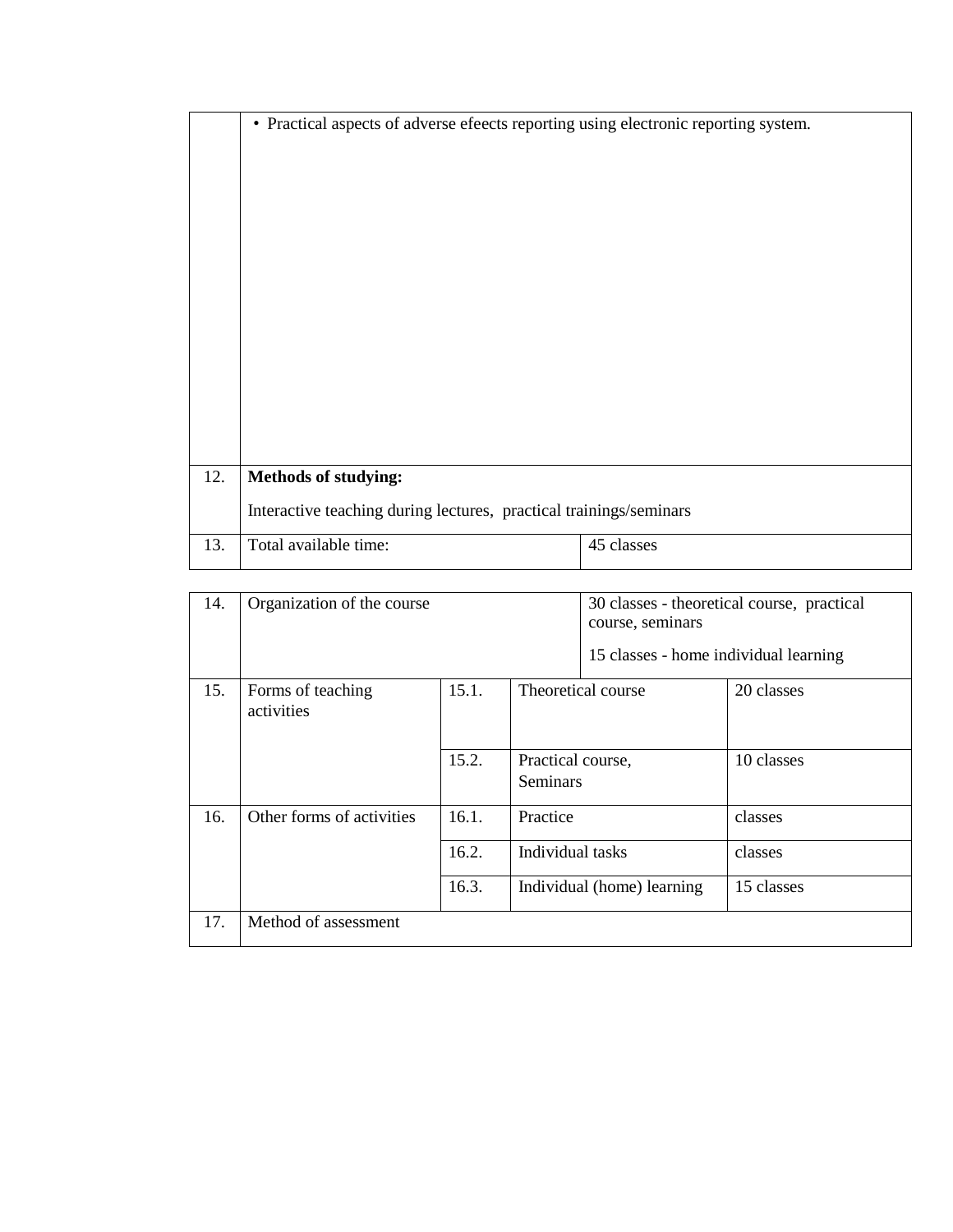| 17.1 | <b>Tests</b>                                               | $min - max$                                                                                                                                                                                                                      |
|------|------------------------------------------------------------|----------------------------------------------------------------------------------------------------------------------------------------------------------------------------------------------------------------------------------|
|      |                                                            | Continual assessment* - points 18-30                                                                                                                                                                                             |
|      |                                                            | Continual knowledge assessment:                                                                                                                                                                                                  |
|      |                                                            | Written test                                                                                                                                                                                                                     |
|      |                                                            | $(min.12-max 20 points)$                                                                                                                                                                                                         |
|      |                                                            | 1 study case of individual dosage regiment (tim work)                                                                                                                                                                            |
|      |                                                            | $(min. 6-max. 10 points)$                                                                                                                                                                                                        |
|      |                                                            | Oral examination (intergrative knowledge) $-3$<br>$\bullet$<br>questions in order to determine the integrative<br>knowledge of the material learnt in Clinical<br>Pharmacology relevant for understanding the course<br>purpose. |
|      |                                                            | Practical examination (grading accordingly to<br>$\bullet$<br>skills catalogue):<br>Text materials prepared for the practical course                                                                                             |
|      |                                                            | The student has to fulfill the minimum recuired points for every<br>part of the examination in order to be able to get the scores for the<br>final examination. In conterary the exam can not be passed.                         |
| 17.2 | Seminar<br>paper/project<br>(oral/written<br>presentation) | $min - max$                                                                                                                                                                                                                      |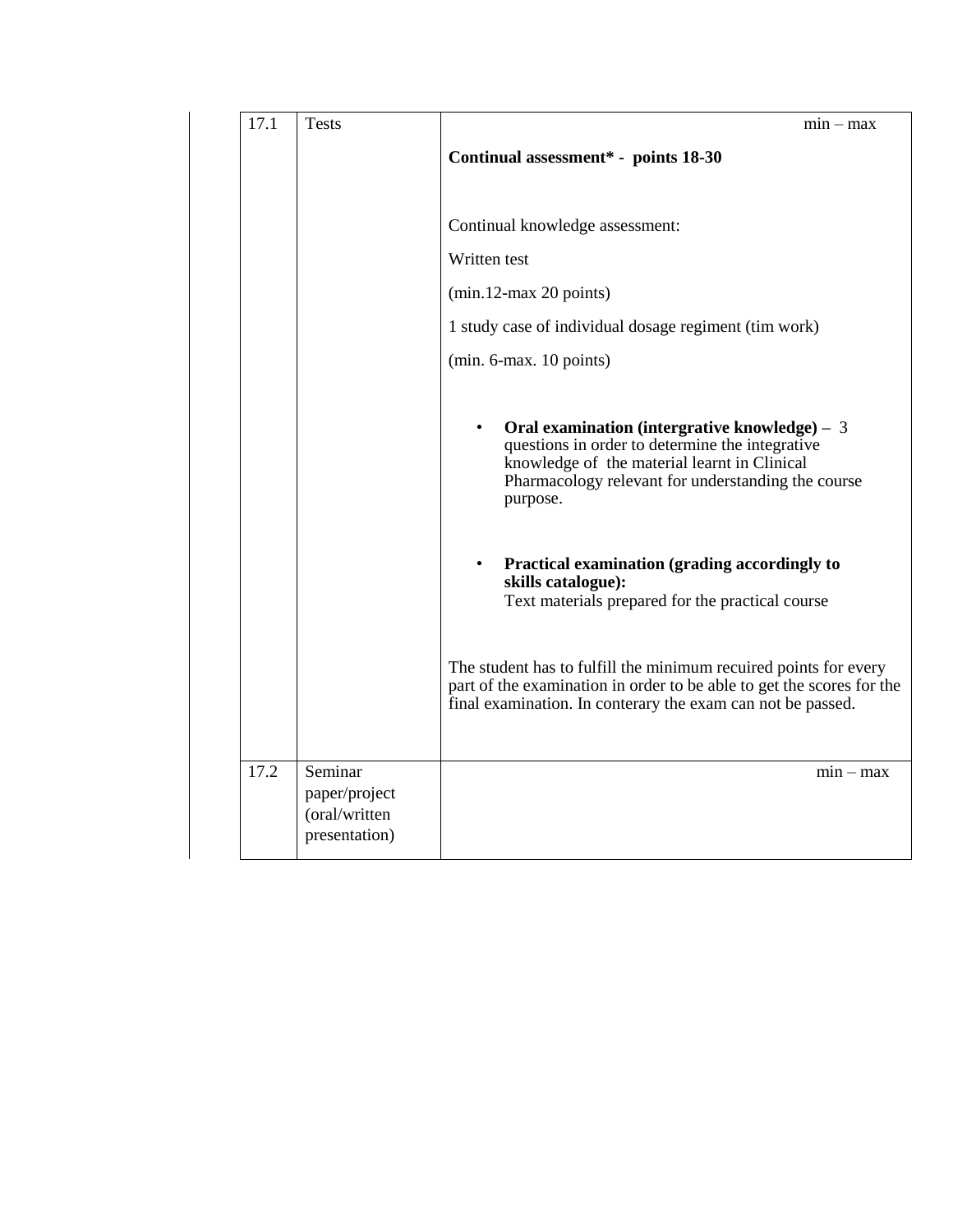|     | 17.3                                                   | Active<br>participation                                       | Theoretical course<br>Practical course | $min - max$<br>$1 - 4$<br>$9 - 14$                        |
|-----|--------------------------------------------------------|---------------------------------------------------------------|----------------------------------------|-----------------------------------------------------------|
|     |                                                        |                                                               | Theoretical course attendance          |                                                           |
|     |                                                        |                                                               | 51%-60% 1 point                        |                                                           |
|     |                                                        |                                                               | 61%-70%-2 points                       |                                                           |
|     |                                                        |                                                               | 71%-85%-3 points                       |                                                           |
|     |                                                        |                                                               | 86%-100%-4 points                      |                                                           |
|     |                                                        |                                                               |                                        |                                                           |
|     |                                                        |                                                               | Practical course attendance            |                                                           |
|     |                                                        |                                                               | 4 points                               |                                                           |
|     |                                                        |                                                               |                                        |                                                           |
|     |                                                        |                                                               |                                        | Interactive knowledge check : min 6 points-max. 10 points |
|     |                                                        |                                                               | Practical course colloquium: 2 point   |                                                           |
|     |                                                        |                                                               |                                        |                                                           |
| 18. |                                                        | Grading criteria                                              | up to 59 points                        | $5$ (five) $F$                                            |
|     |                                                        | (points / grade)                                              | from 60 to 68 points                   | $6$ (six) E                                               |
|     |                                                        |                                                               | from 69 to 76 points                   | 7 (seven) D                                               |
|     |                                                        |                                                               | from 77 to 84 points                   | $8$ (eight) C                                             |
|     |                                                        |                                                               | from 85 to 92 points                   | $9$ (nine) B                                              |
|     |                                                        |                                                               | from 93 to 100 points                  | $10$ (ten) A                                              |
| 19. | Requirement for signature<br>and taking the final exam | The student is required to actively follow all of the planned |                                        |                                                           |